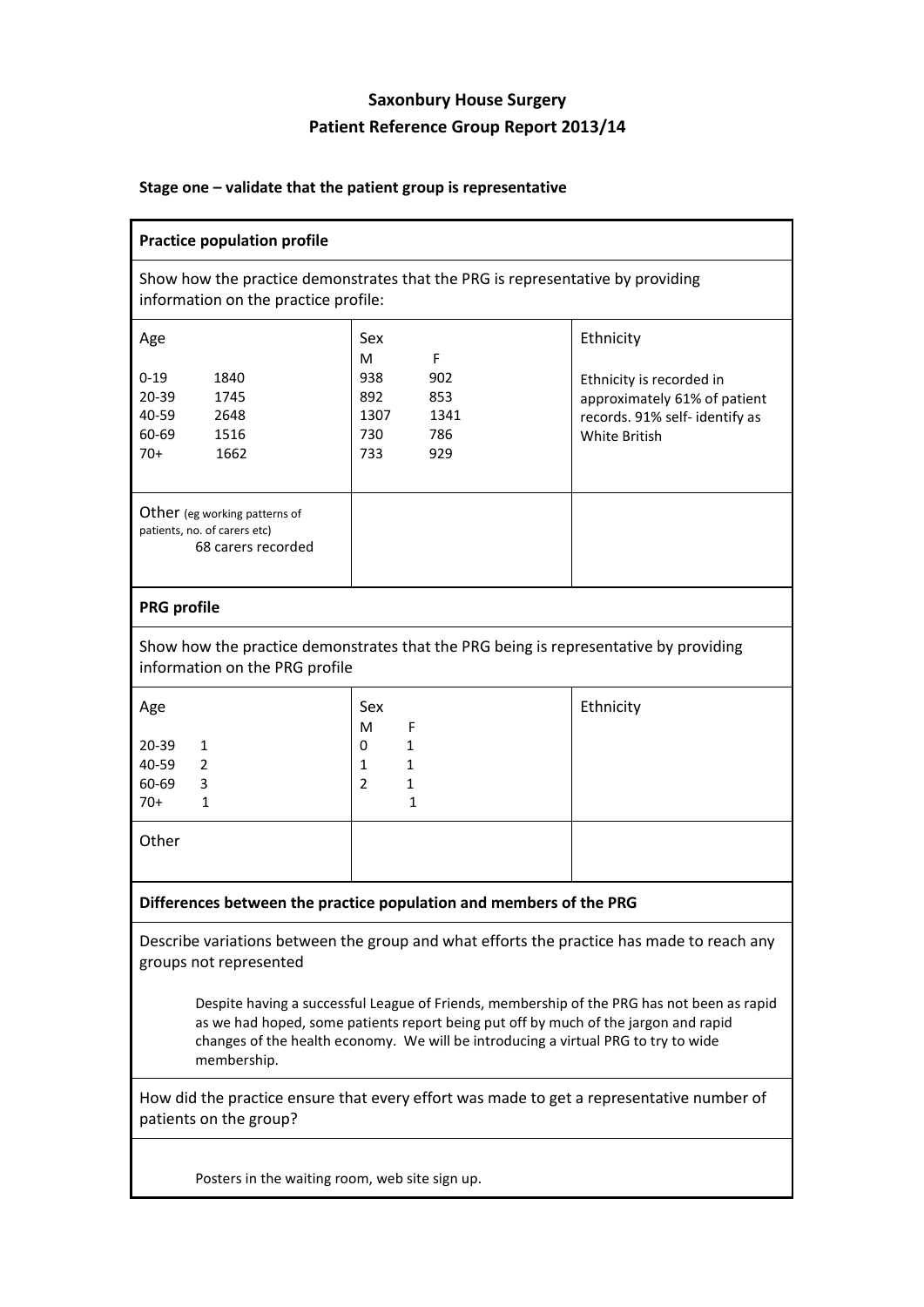**Stage two – validate the survey and action plan through the local patient participation report**

| <b>Survey</b>                                                                                                                                                                                                                                                                                                                                                                                   |  |  |  |  |
|-------------------------------------------------------------------------------------------------------------------------------------------------------------------------------------------------------------------------------------------------------------------------------------------------------------------------------------------------------------------------------------------------|--|--|--|--|
|                                                                                                                                                                                                                                                                                                                                                                                                 |  |  |  |  |
| Describe how the priorities were set                                                                                                                                                                                                                                                                                                                                                            |  |  |  |  |
| In order to gain feedback from a wide range of areas of the patient experience, we used the<br>standard Patient Survey from CFEP UK Surveys Ltd. This also allowed comparison with<br>previous results and benchmark data.                                                                                                                                                                      |  |  |  |  |
| How were the views of registered patients sought?                                                                                                                                                                                                                                                                                                                                               |  |  |  |  |
| Anonymous forms handed out to patients attending the surgery                                                                                                                                                                                                                                                                                                                                    |  |  |  |  |
| How were the questions were drawn up?                                                                                                                                                                                                                                                                                                                                                           |  |  |  |  |
| Standard questionnaire as used by other practices and approved as part of the QOF PE<br>domain and the DES                                                                                                                                                                                                                                                                                      |  |  |  |  |
| How was the survey conducted?                                                                                                                                                                                                                                                                                                                                                                   |  |  |  |  |
| The survey start date was agreed and questionnaires were handed out to every patient<br>attending for an appointment, which when completed were collated and sent to CFEP for<br>analysis.                                                                                                                                                                                                      |  |  |  |  |
| What were the survey results?                                                                                                                                                                                                                                                                                                                                                                   |  |  |  |  |
| Our overall score of 86 is significantly above the national average of 73%.                                                                                                                                                                                                                                                                                                                     |  |  |  |  |
| There were individual scores in 28 categories and in 14 of the categories the score was in the<br>top 25% of all practices. In 1 category we were scored in the lowest 25%.                                                                                                                                                                                                                     |  |  |  |  |
| It is clear that patients rate our clinical care very highly, although the journey to receive this<br>care needs some improvement as we were below average in telephone access and<br>practitioner of choice, although both these areas showed an improvement compared to the<br>last survey. However, we are not complacent. We were pleased to score above average in<br>waiting room comfort |  |  |  |  |
| Action plan - see below                                                                                                                                                                                                                                                                                                                                                                         |  |  |  |  |
| How did you did you agree the action plan with the PRG?                                                                                                                                                                                                                                                                                                                                         |  |  |  |  |
| The full report circulated to all group members along with an action plan.                                                                                                                                                                                                                                                                                                                      |  |  |  |  |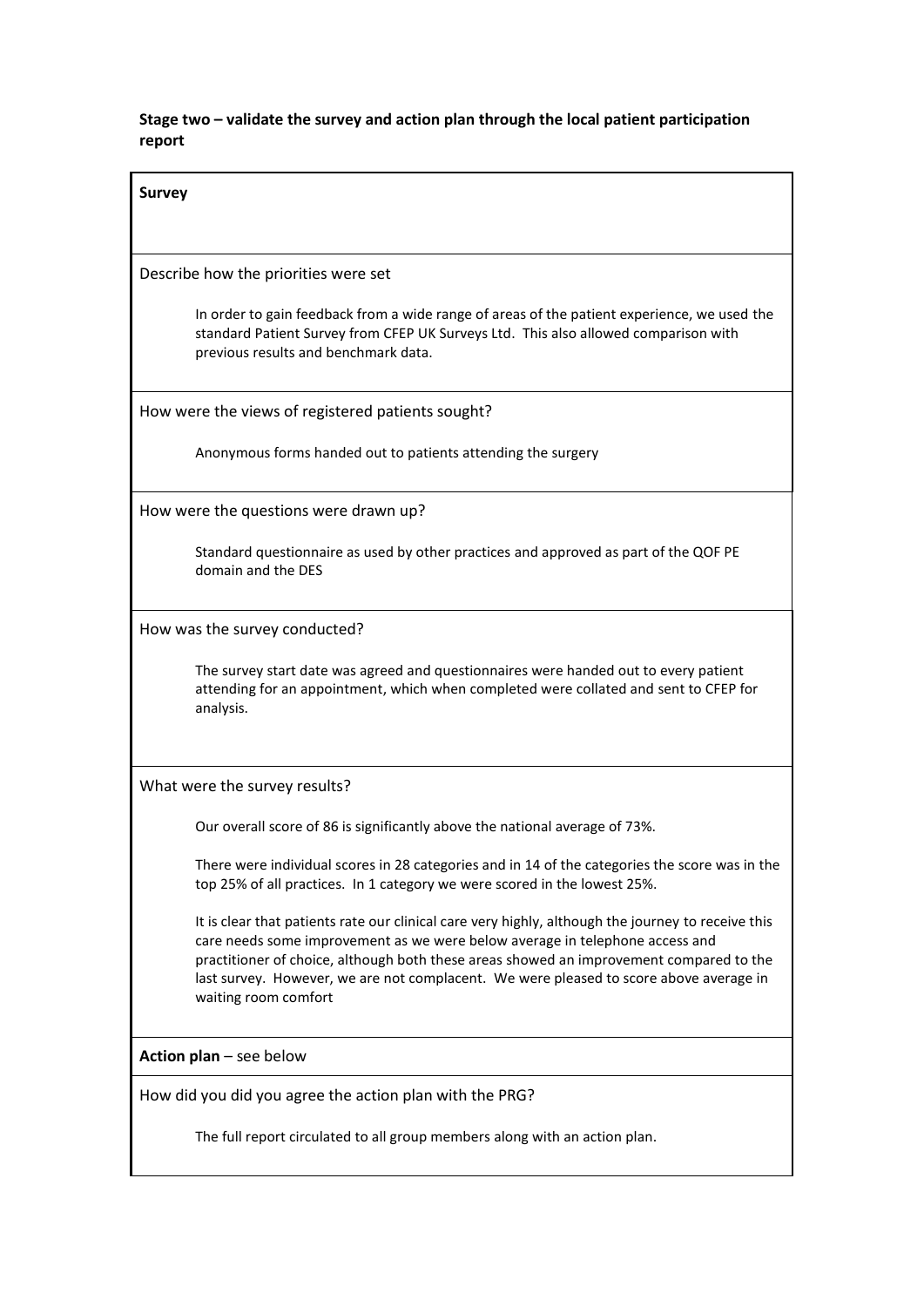What are the main findings/ proposals that can be implemented?

We need to improve access to appointments, and widen the pathways for this including increased telephone access and putting more appointments online.

In the long term, we will be conducting a full audit of our appointments system via a practice away afternoon to improve overall patient flows.

What are the findings/ recommendations that will not be implemented? Please include reasons?

None

What are the actions that the practice intends to take / has taken in respect of the findings?

See action plan

Are there any contractual considerations to the agreed actions?

None we are aware of.

**Local patient participation report**

Please describe how the report was advertised and circulated

Full report to all PPG members Posters in the waiting room and on the web site Copies to all GPs, Nurses and Staff

## **Opening times**

Confirm opening times of the practice premises and method of obtaining access during core hours (Mon to Fri 8am to 6.30pm). This should include arrangements under extended hours where applicable.

The surgery is open Monday to Friday 08.00 18.30 (except Wednesday 13.00 to 14.00)

The surgery can be reached by telephone Monday to Friday 08.00 to 18.00

The surgery provides extended hours, with pre-bookable appointments available on Saturdays 8.00-13.00